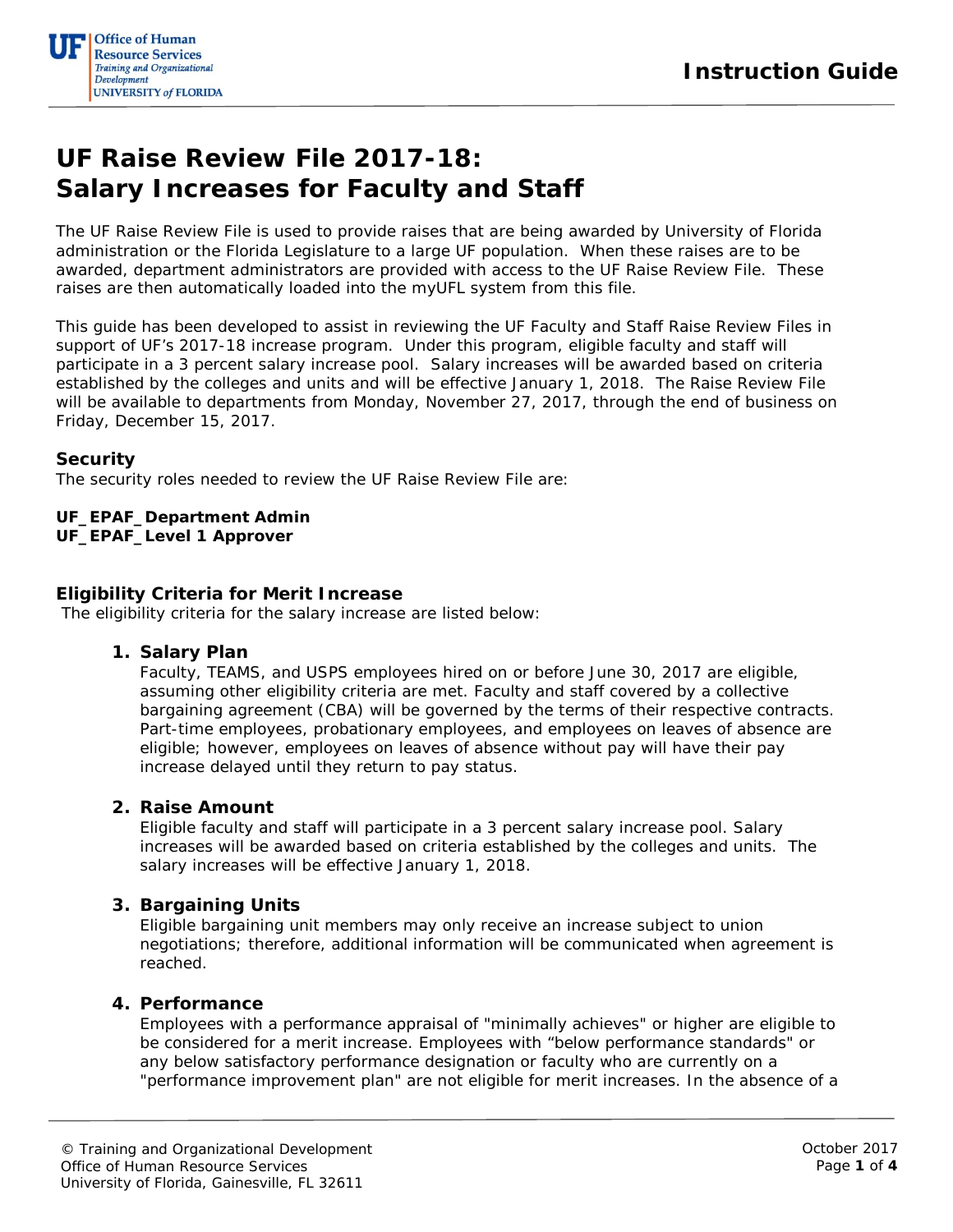

current performance evaluation, employees will be considered to be at the "satisfactory" or "achieves" performance level.

# **5. Disciplinary Action, Layoff, and Non-Reappointment**

Employees who have received notification of non-renewal or layoff are not eligible for a salary increase. Employees who have received discipline in the form of a written reprimand or who have been suspended since January 1, 2017, are also not eligible for a salary increase.

## **Paychecks**

Salary increases will be included in paychecks on January 19, 2018.

#### **Procedure**

- ► Log on to myUFL using your GatorLink username and password
- ► Navigate to **Workforce Administration > Job Information > UF Raise Review**

**Figure 1:** Search screen

- ► At the **Find an Existing Value** tab, search for eligible employees
- ► Enter **Department ID**, Raise Type, and Effective Date
- ► Click **Search**

| <b>UF Raise Review</b><br>Enter any information you have and click Search. Leave fields blank for a list of all values.<br><b>Find an Existing Value</b>                                                                                                                                                                                                     | <b>Figure 1</b>                                                                                                                                           |
|--------------------------------------------------------------------------------------------------------------------------------------------------------------------------------------------------------------------------------------------------------------------------------------------------------------------------------------------------------------|-----------------------------------------------------------------------------------------------------------------------------------------------------------|
| $\blacktriangledown$ Search Criteria<br>begins with $\sqrt{111111111}$<br>Department:<br>$\times$ Q<br>begins with $\vee$<br>Description:<br>Fiscal Year:<br>$\check{ }$<br>begins with $\sqrt{\text{S}}$ 18<br>Raise Type:<br>的<br>01/01/2018<br>Effective Date: $ =$<br>$\check{ }$<br>$\Box$ Include History $\Box$ Correct History $\Box$ Case Sensitive | <b>Enter Department ID.</b><br>Enter the Raise Type field.<br><b>Staff</b><br>$=$ S18<br>$=$ F18<br><b>Faculty</b><br>Enter Effective Date = $01/01/2018$ |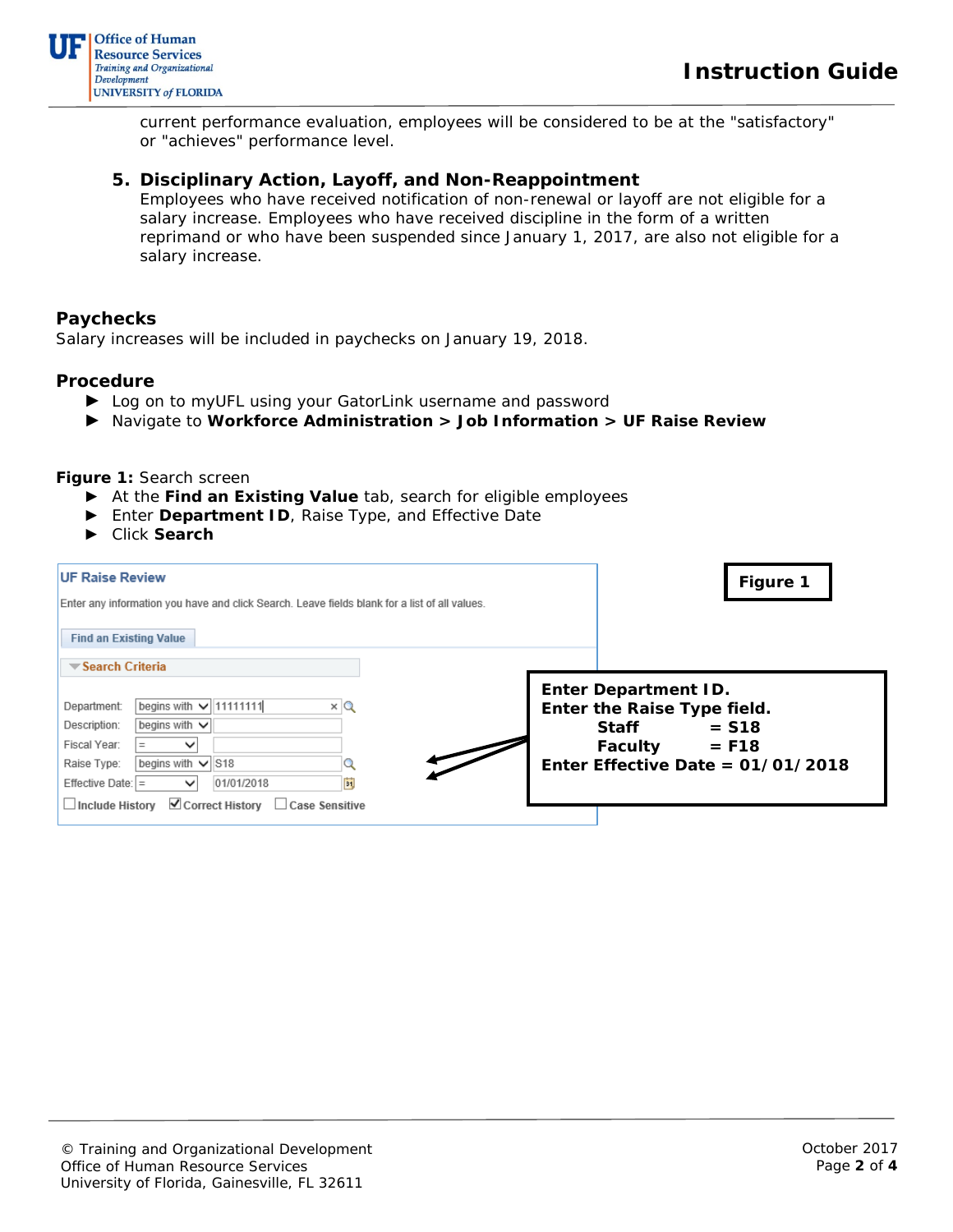

**Figure 2:** UF Raise Review screen

► All eligible employees in that department ID will be listed (see also **Special Notes** below).

| Raise Review                                             |                                     |              |               |                                                                                                                                                                                                                                                                                                                                                                                                                                                                              |               |                         |              |               |        |                      |                                        |                 |                                       |          | Figure 2 |
|----------------------------------------------------------|-------------------------------------|--------------|---------------|------------------------------------------------------------------------------------------------------------------------------------------------------------------------------------------------------------------------------------------------------------------------------------------------------------------------------------------------------------------------------------------------------------------------------------------------------------------------------|---------------|-------------------------|--------------|---------------|--------|----------------------|----------------------------------------|-----------------|---------------------------------------|----------|----------|
|                                                          | <b>UF Raise Processing</b>          |              |               |                                                                                                                                                                                                                                                                                                                                                                                                                                                                              |               |                         |              |               |        |                      |                                        |                 |                                       |          |          |
|                                                          | Department: 11111111 ANY DEPARTMENT |              |               | Below is a listing of employees eligible for raises in your department. Please review the information and<br>enter/change the amounts of increase as needed. If an employee is not getting a raise, please remove the<br>check under 'Process' which appears next to the Empl ID. If an employee needs to be added, deleted or<br>moved to another Department ID, please contact the appropriate personnel office.<br>Raise Type: 2015 University Minimum and Merit Increase |               |                         |              |               |        |                      | Raise/Bonus Effective Date: 01/01/2016 |                 |                                       |          |          |
|                                                          | Eligible Employees                  |              |               |                                                                                                                                                                                                                                                                                                                                                                                                                                                                              |               |                         |              |               |        |                      |                                        |                 | $E_{\text{int}}E_{\text{1.1}}$        |          |          |
| <b>Process</b><br>121                                    | Empl ID                             | Emp!<br>Rod# | <b>Status</b> | Name                                                                                                                                                                                                                                                                                                                                                                                                                                                                         | FTE           | Sal Plan                | Emp<br>Class | Union<br>Code | Freq   | Component            | Annual<br>Salary                       | Raise<br>Amount | <b>New Salary</b>                     | % Change |          |
| $ \nabla $                                               | 12345678 0                          |              | Active        | Person, One                                                                                                                                                                                                                                                                                                                                                                                                                                                                  | 1.000000 TA12 |                         | REG          |               | Annual | Across The<br>Board  | \$31,006.800                           |                 | \$930.204 \$31,937.004                | 3.000    |          |
| ŢJ.                                                      | 98765432 0                          |              | Active        | Person, Two                                                                                                                                                                                                                                                                                                                                                                                                                                                                  | 1.000000 TA12 |                         | REG          |               | Annual | Across The<br>Board  |                                        |                 | \$41,600,000 \$1,248,000 \$42,848,000 | 3.000    |          |
| $ \nabla $                                               | 876543210                           |              | Active        | Person, Three                                                                                                                                                                                                                                                                                                                                                                                                                                                                | 1.000000 TU2N |                         | <b>REG</b>   |               | Hourly | Across The<br>Board. |                                        |                 | \$37,312.560 \$1,119.377 \$38,431.937 | 3.000    |          |
|                                                          | <b>Department Totals</b>            |              |               |                                                                                                                                                                                                                                                                                                                                                                                                                                                                              |               |                         |              |               |        |                      |                                        |                 |                                       |          |          |
| Current Total Annual Salary:<br>New Total Annual Salary: |                                     |              |               |                                                                                                                                                                                                                                                                                                                                                                                                                                                                              | \$109,919.360 | Department Raise Total: |              |               |        | \$3,297,581          |                                        |                 |                                       |          |          |
|                                                          |                                     |              |               |                                                                                                                                                                                                                                                                                                                                                                                                                                                                              | \$113,216.941 | Percent Change:         |              |               | 2500   |                      |                                        |                 |                                       |          |          |

## **Special Notes**

- **1.** If changes to the Raise Review File are needed for employees (add, delete, or transfer an employee to a new department ID or change an FTE), please submit the request to [salaryincrease@ufl.edu.](mailto:salaryincrease@ufl.edu)
- **2.** All changes to the Raise Review File should be submitted by end of business on December 15, 2017.
- **3.** Job/Position Actions and Special Pay Increases
	- **i.** ePAFs that modify an employee's job data record and have an effective date after November 27, 2017, can cause an error to occur when the raise file is executed. As a result, departments should minimize position actions that impact employee job data records.
	- **ii.** Special Pay Increases received after November 27, 2017, may be effective no earlier than January 2, 2018.
	- **iii.** For ePAFs requiring special consideration after November 27, 2017, please email your request to [salaryincrease@ufl.edu.](mailto:salaryincrease@ufl.edu)

#### **Timeline Review**

November 27, 2017 through December 15, 2017: Raise Review File will be available to departments. January 2, 2018: Staff increases available for review in my UFL. January 19, 2018: First paycheck with salary increases.

© Training and Organizational Development Office of Human Resource Services University of Florida, Gainesville, FL 32611